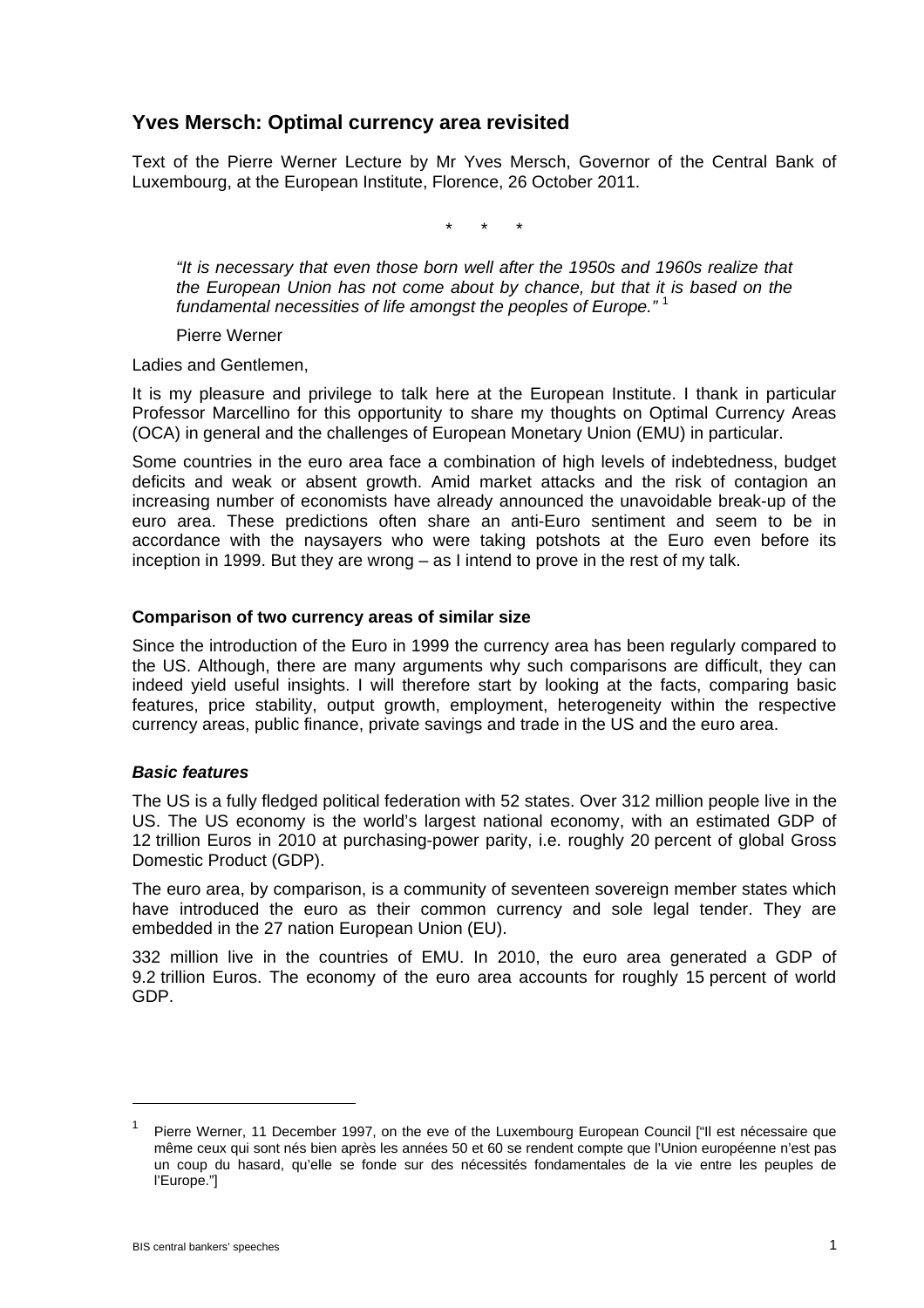## *Price stability*

The primary mandate of the ECB as the central bank of the euro area is to safeguard the purchasing power of the citizens. Price stability in the understanding of the ECB is an inflation rate below but close to 2 percent in the medium term.

Since its inception almost 13 years ago, the euro area has experienced an unprecedented level of price stability: 2.0 percent average annual inflation.

In the US, during the same period of time, the annual inflation averaged at around 2.5 percent.

## *Output growth*

The euro area has logged real per-capita income growth of around 1 percent a year since 1999. iust below the US's 1.1 percent. International comparisons often look only at headline growth figures; overlooking demographic developments.

Looking closer at the contributing elements in both currency areas some interesting aspects are revealed. The standard growth accounting distinguishes mainly between employment and labour productivity. Labour productivity itself can be further decomposed into changes in labour composition, Information and Communication technologies (ICT) and non-ICT usage per hour and (residual) Total Factor Productivity (TFP) growth. TFP accounts for effects in total output not caused by inputs. If all inputs are accounted for, TFP measures an economy's long-term technological progress. The distinction between ICT and non-ICT reflects that the ICT sector is presumably one of the major drivers in growth across the world.

Comparing the contributions of labour productivity to growth between 1995 and 2007, a significant difference becomes apparent: 1.7 for the euro area vs. 2.9 for the US. By adding the contribution of hours worked (0.5 vs. 0.6) one gets the growth rate of output (2.2 vs. 3.5).

The main explanations for this difference are ICT capital services per hour (0.4 in the euro area vs. 1.0 in the US) and economy-wide TFP (0.5 vs. 1.1).

Analyzing the sectoral decomposition of TFP growth, it can be stated that TFP in the production of goods is slightly larger in the euro area than in the US. Rather, the higher overall TFP growth in the US is driven by stronger TFP growth in services, in particular in distributive trade (0.2 vs. 0.5).

For good order, one should not forget that productivity and technical progress in general and in Services in particular are subject to measurement difficulties. TFP figures – being a residual – can only represent a rough metric. Thus, the TFP contribution can be plagued by measurement errors, erroneous assumptions about market structure, or the nature and existence of the aggregative production function. The residual will also be a catch-all of neglected factor utilization, factor quality improvements over time, statistical complications associated in calculating factor rewards (appropriate tax and depreciation allowance for capital income etc). $<sup>2</sup>$ </sup>

In a nut shell: the main difference between the measured growth differences in the euro area and the US are attributed to the difficulties to assess differences in the technological progress of ICT services.

<sup>2</sup> See Trichet, Jean-Claude (2011), Speech at the Jackson Hole Economic Symposium Panel: Setting priorities for long-term growth Jackson Hole, U.S.A., 27 August.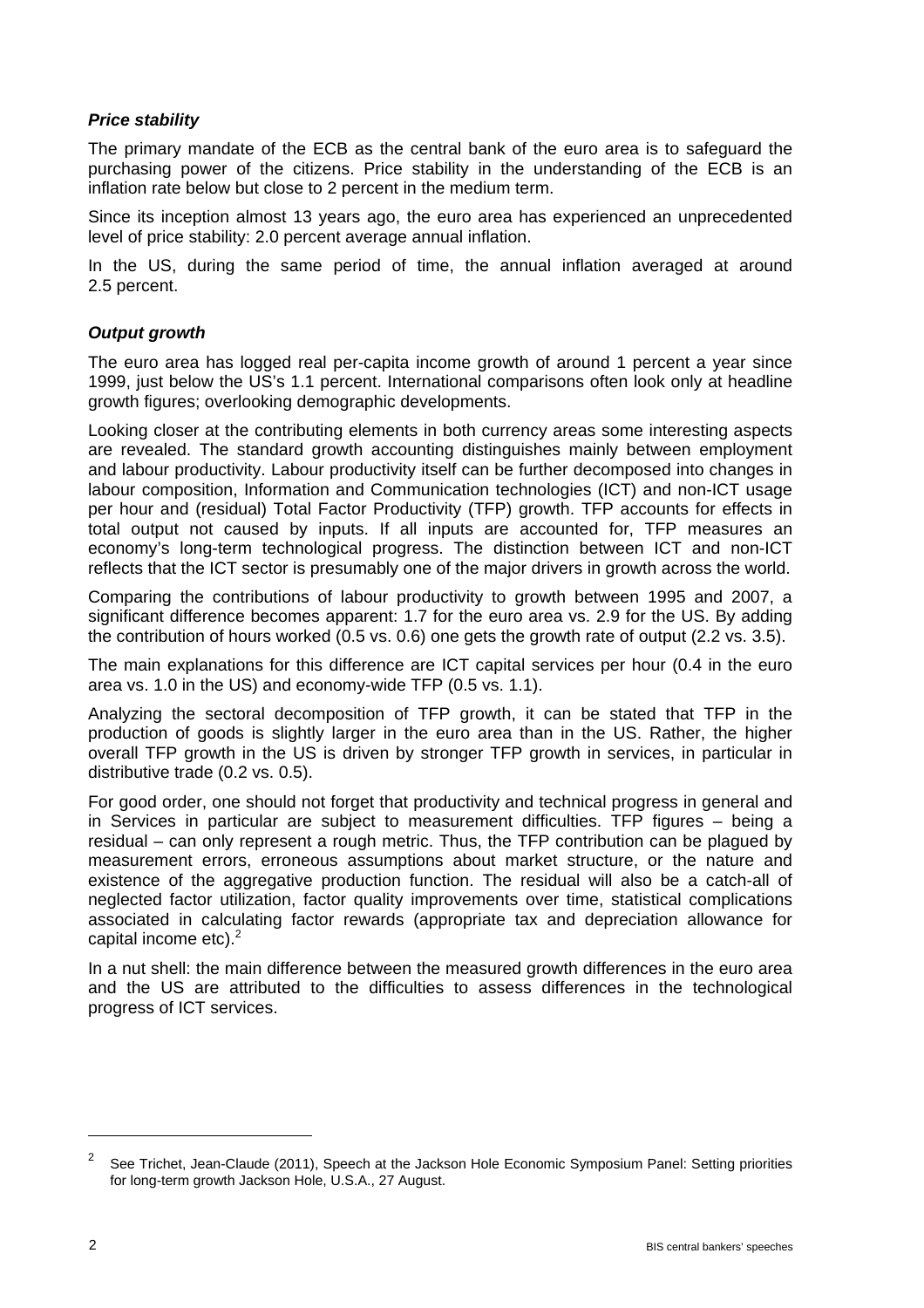## *Employment*

Having identified the limited explanatory power of growth statistics to compare mature economies with rather similar per capita growth rates, one might preferably rather look at the development in labor markets to gain some information about the economic dynamism. Between 1999 and 2011, the euro area has created 14 million jobs. During the same period of time, 8 million jobs have been created in the US.

## *Heterogeneity within the currency area*

Contrary to common belief, the heterogeneity within the euro area is not significantly bigger than between US states. Although it is very common to distinguish between the countries of the euro area and focus on the diversity among individual member states, this exercise is rarely done for the US. In fact, however, the dispersion of many key economic indicators is very similar. Let me provide some detail on the heterogeneity within the respective currency areas.

Before the crisis, the dispersion of inflation in euro area countries had remained broadly stable since the late 1990s. The level was similar to the 14 US Metropolitan Statistical Areas. During the crisis a temporary increase in inflation dispersion in the euro area was observed. This development has been reversed over the past 12 months, however.

In the same vein, the dispersion of GDP growth is quite similar on either side of the Atlantic. Before the crisis the dispersion of growth rates was around 2 percent, in both the euro area and the US. Dispersion increased somewhat during the crisis in both currency areas but remained broadly in line with pre-crisis patterns.

Moreover, in both currency areas there are comparable patterns in the dispersion and developments of competitiveness. In the US as well as in the euro area, regions can be found with persistently above or below average unit labour cost growth – a good measure of competitiveness. In the euro area, Greece, Portugal and Ireland, in particular, had progressively lost competitiveness. They are now trying to catch-up by implementing adjustment strategies. Germany, by contrast, had lost competitiveness in the reunification process but has managed to regain competitiveness over the same period of time.

Looking at the most and least competitive states in the US states over the same period of time, we see that some states have suffered from large or persistent increases in unit labour costs. Some still exceed the national average by 20 percent. Other US states have been improving their competitiveness compared to the national average over the past decade.

## *Public finance, household savings and trade*

On a consolidated base public finances in the Euro are in a much better shape than in the US. The euro area as a whole will run a budget deficit of about 4.5 percent of gross domestic product this year. The International Monetary Fund (IMF) expects a US budget shortfall of about 10 percent of GDP this year.

The UK government expects for this fiscal year to meet its deficit target of 7.9 percent of GDP, down from 9.3 percent of GDP in the previous one ending in April 2011. The budget forecasts however are based on the assumption that the economy will grow 1.7 percent in 2011 – in spite of economists' recent forecasts of around 1.0 percent.

According to the IMF the aggregate debt-to-GDP for the euro area stands at 87 percent. Figures for the UK are similar. For the US the debt-to-GDP ratio in 2011 is expected to be 100 percent. In Japan debt-to-GDP exceeds 200 percent.

As far as private households' financial positions are concerned the euro area is in the best position of all major currency areas. In 2010 gross savings as a fraction of households'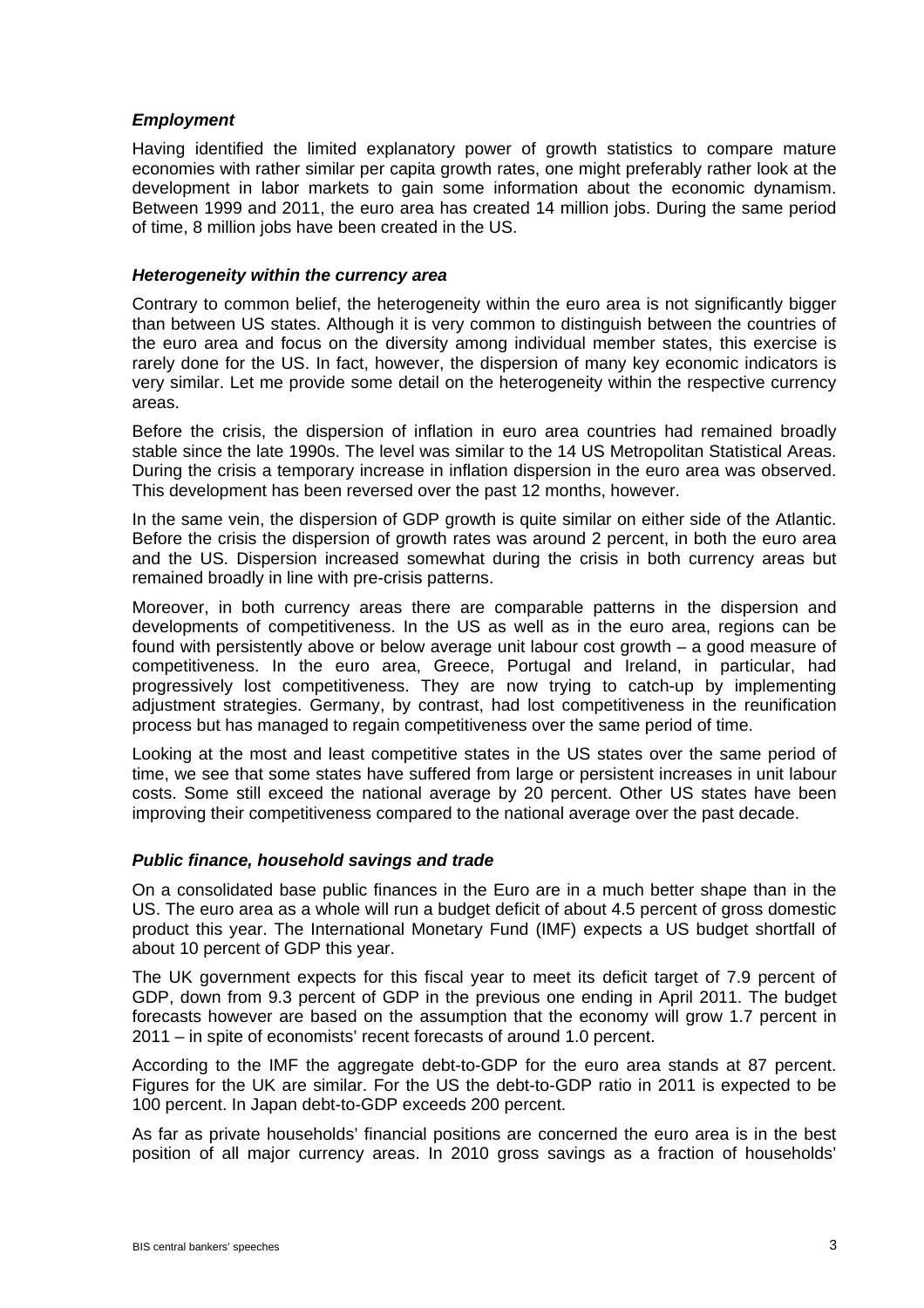disposable income stood at roughly 14 percent in the euro area, 8.6 percent in the US, and 5.4 percent in the UK.

Trade within the euro area and the EU is flourishing as well as the exchange of goods and services with the rest of the world. The euro area is the most open major economy in the world. In 2011, exports of goods and services from the euro area stood at 22.7 percent of GDP compared to 12.6 percent of GDP in the US.

The current account in the euro area is broadly in balance (-0.4 percent of GDP in 2010). For this year the IMF forecasts a current account deficit of 3 percent for the US.

## **Optimum currency areas: basic considerations**

The above mentioned figures are publicly available. They are well known to scholars and market participants. Why then, one may ask, are markets still so suspicious against the euro area? Why is there a talk of a sovereign debt crisis in the euro area rather than in the US or the UK? And why has the epicenter of financial markets turmoil moved from the US to the euro area.

Before I try to answer these questions in greater detail, let us recall some of the basic considerations of optimal currency areas.

When countries or states participate in a currency union they abolish their nominal exchange rate. By doing so they sacrifice a hitherto important means of adjustment vis-à-vis the other countries or states participating in the currency area. 50 years ago Nobel Prize laureate Robert Mundell argued that adjustment to economic shocks has to occur via other channels. Mundell and other protagonists of the Optimum Currency Area theory highlighted three major channels for adjustment in a monetary union in the absence of internal nominal exchange rate flexibility:

- First, price flexibility can help countries or states to overcome economic shocks by adjusting wages and reducing relative prices in order to rebuild competitiveness.
- Second, cross-border factor mobility in particular on labour markets can foster adjustments to shocks as employees from anemic economies move to the healthier ones until the former regain competitiveness and growth.
- Third, funds may flow from the more prosperous countries or states to the weaker ones via fiscal transfers. 3

While the first two adjustments channels clearly help to approach a new equilibrium in the aftermath of an asymmetric shock, the third one could only temporarily dampen the burden of adjustment and play a stabilizing role. In the long run, however, fiscal transfers would set the wrong incentives insofar as internal pressure for adjustment would be weakened and free rider behavior encouraged. By consequence, in a currency area it is essential that the participating members have sound public finances beforehand to reduce the vulnerability against asymmetric shocks and the need for temporary financial aid.

#### **From theory to practice: a currency without a state**

Let me move from the conceptual considerations of the theory of Optimum Currency Area back to reality. The key challenge for a currency area is how to organize the incentive

<sup>3</sup> Mundell, Robert (1961), "A Theory of Optimum Currency Areas", American Economic Review, 51, pp. 657–665.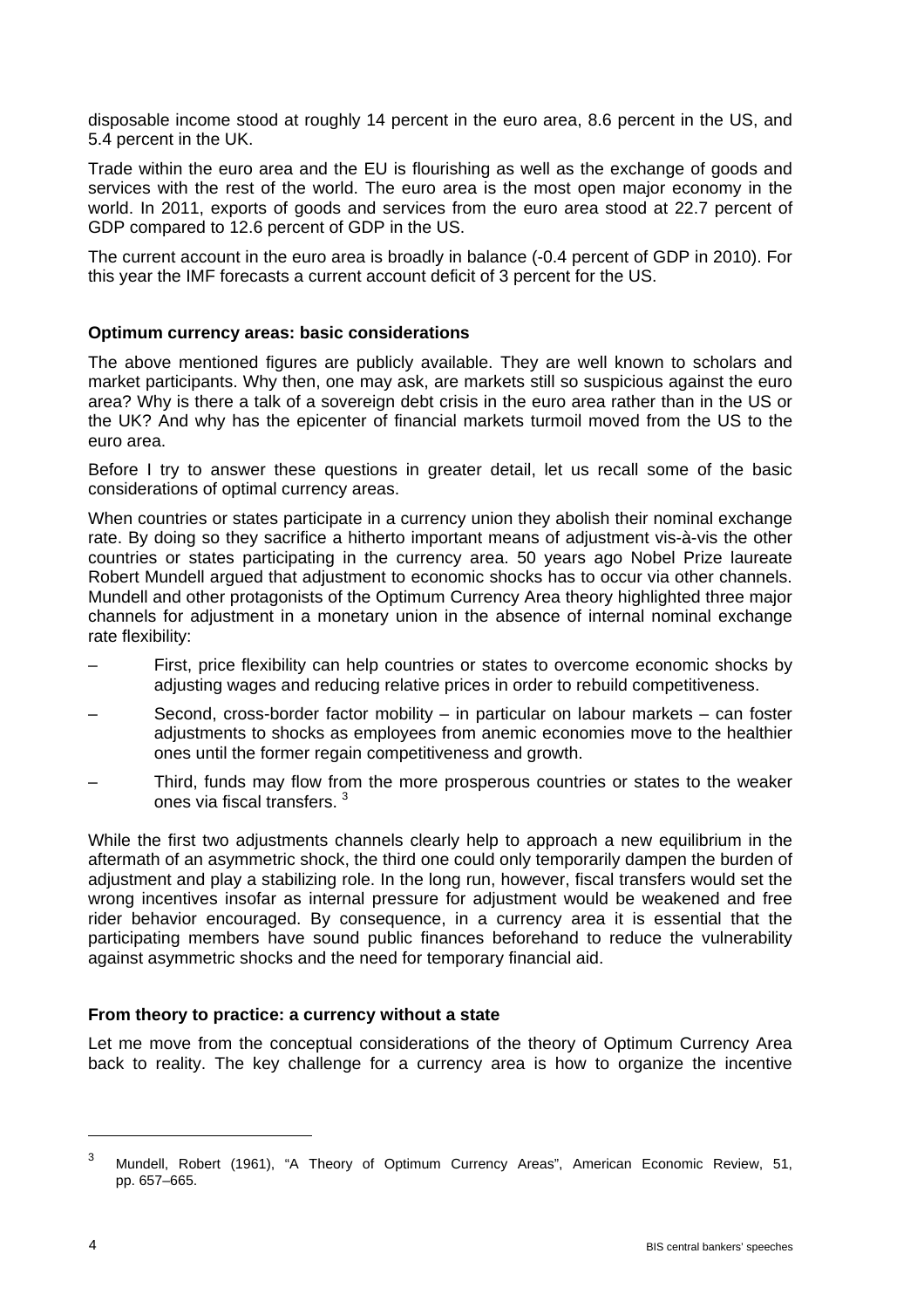structure and the adjustment channels of a currency union which lacks the flexibility of nominal exchange rates.

Comparing the two major currency areas – the euro area and the US – the major difference is clear: The US, being a fully fledged sovereign state has a central government. The organizations of relevant policies and decisions are to a large extent federal and, therefore, uniform at the central level of the federation.

The euro area by contrast is an alliance of sovereign countries with most of the relevant political decisions – including public finance – being taken by national governments.

There is a risk embedded in the constellation of the euro area: moral hazard can arise when fiscal profligacy of one single member state is averaged out by the virtuous behavior of the majority of the other countries. Such an incentive structure would be flawed because it could lead to unsustainable fiscal policies of individual member states which in turn would generate negative spill over effects to the monetary union as a whole.

### **The run-up to the single currency**

The intellectual architects of the single currency were aware that the management of a single currency in a union of sovereign states would be challenging. Instead of a single government effective rules were required to safeguard the credibility of the currency.

Although the vision of a single European currency is an ancient idea going back as far as to the Roman Empire, the idea of a common European currency in recent history gained momentum in the late 1960s. Luxembourg's Prime Minister Pierre Werner, also Minister of Finance, was asked to steer a Committee mandated to design the path to an increased economic and monetary integration of the six then members of the European Economic Community. That report, finished on the 8 October 1970, was sent to the Ministers of Finance in the first instance, laid down the achievement of Economic and Monetary Union by 1980.

The Werner report proposed the inception of an independent institution for fiscal monitoring and coordination. This idea clearly reflected that a single monetary policy would need support from sound public finances. More concretely, the Werner report called for closer economic policy coordination with an agreed framework for national budgetary policies.

At the institutional level, it suggested a "*centre of decision for economic policy*". This coordination body for economic policies should have been established alongside the European system of central banks, i.e. the monetary authority. Both institutions were to be independent from the national governments, being politically accountable only to a European Parliament. This independent economic authority should have influenced the national budgets with a focus on the level and the direction of the balances as well as the financing of deficits and the use of surpluses, respectively.

In the next major attempt to design a single European currency, the Delors report in 1989, the insight that sound fiscal policies would be necessary to safeguard the credibility of the common money was still vivid. That blueprint named after the President of the European Commission at that time, Jacques Delors, stated that "*an Economic and Monetary Union could only operate on the basis of mutually consistent and sound behaviour by governments*  and other economic agents in all member countries. (...) Uncoordinated and divergent *national budgetary policies would undermine monetary stability and generate imbalances in the real and financial sectors of the community."*

Almost exactly 20 years ago, the Maastricht Treaty was drafted by the European Council on 9/10 December 1991 in the Dutch city of Maastricht. It founded the European Union and led to the creation of the single European currency and to provide a framework of lose policy coordination.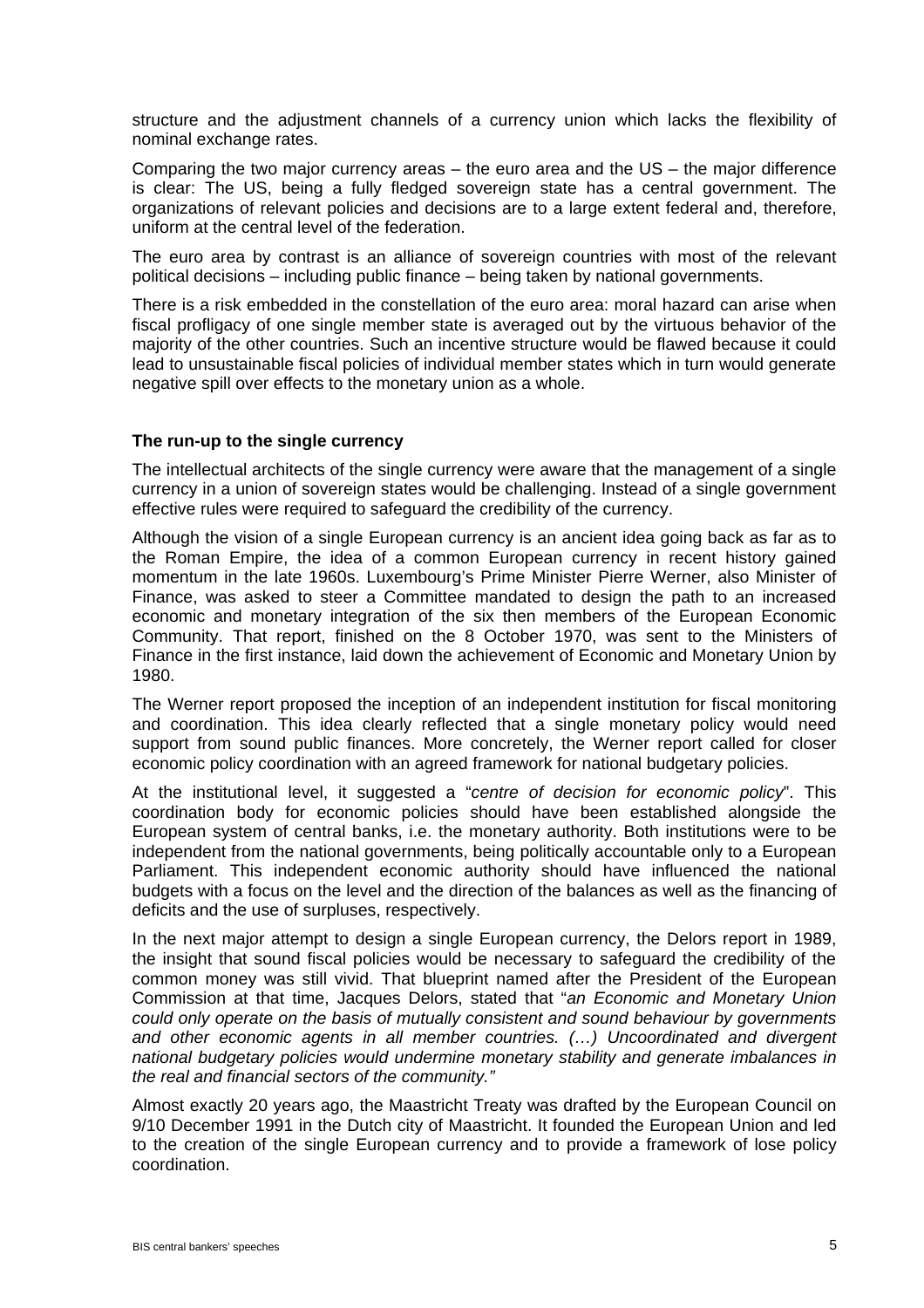At the very core of that framework the no-bail-out clause and the Stability and Growth Pact (SGP) were installed. The first should have excluded free rider incentives and the second should have aligned national fiscal policies to prevent negative spill over effects to the currency union as a whole.

The SGP was a compromise of quantifying fiscal soundness without interfering with the budgetary and fiscal policies of sovereign states. It aimed to maintain fiscal discipline within EMU. Member states adopting the euro had to meet the Maastricht convergence criteria, and the SGP should make sure that they continue to observe them. The compromise was also characterized by the strong belief that governments would be reactive to market discipline.

However there was a lack of political will to commit to sustained stability-oriented fiscal policy. The weak commitment was evident when the Stability and Growth Pact was watered down under the pressure of France and Germany in 2003. Moreover, the rule book failed to consider the possibility of a financial crisis in the euro area leaving an institutional vacuum for crisis resolution.

## **Painful lessons from the Great Financial Crisis**

The global financial crisis with its consecutive phases has disclosed the weaknesses of that institutional set up and the overestimated belief in market discipline. Originally, the financial crisis erupted in August 2007with the epicenter at the US subprime mortgages markets. It deteriorated dramatically in September 2008 when the US investment bank Lehman Brothers collapsed. And it triggered the sovereign debt crisis in the euro area in spring 2010.

The pre-crisis situation of public finances differed in the various countries of the euro zone, sometimes significantly. Regardless of whether private debt has been socialized or the problem was from the beginning in public finances itself, the outcome was a drastic increase in the public debt burden. The financial aid packages for stressed banks and fiscal and social stimulus programs to combat the recession disclosed painfully the limits of the financial capacity in some countries.

With hindsight we have to acknowledge that in some countries fiscal profligacy, weaknesses in the banking sector and deteriorating competitiveness have been observed. The institutional setup could neither prevent nor resolve a severe crisis of the magnitude that we are currently experiencing. Where the instruments and procedures were available, they were not implemented, ignored, or watered down.

# **Flaws in the Maastricht Treaty**

With today's knowledge and experience let me highlight just two major weaknesses in the Maastricht Treaty: It was based on a flawed economic paradigm and it did not foresee geopolitical developments before and after the introduction of the single currency.

## **1. Overestimation of free markets**

The spirit of the Stability and Growth Pact was also characterized by a strong belief in the power of free markets to discipline governments. This belief reflected the prevailing paradigm in economics at that time. But the global financial crisis has undoubtedly marked a turning point also in that context.

The financial crisis has put the legitimacy of absolutely free financial markets into question. At the same time, the concept of market economies is challenged in many places, and the voices calling for the state are getting louder. The pendulum strikes back.

There is a clear risk that the well founded desire for improved regulation leads to a too tight corset that ultimately might strangulate market dynamics. It would be misleading to assume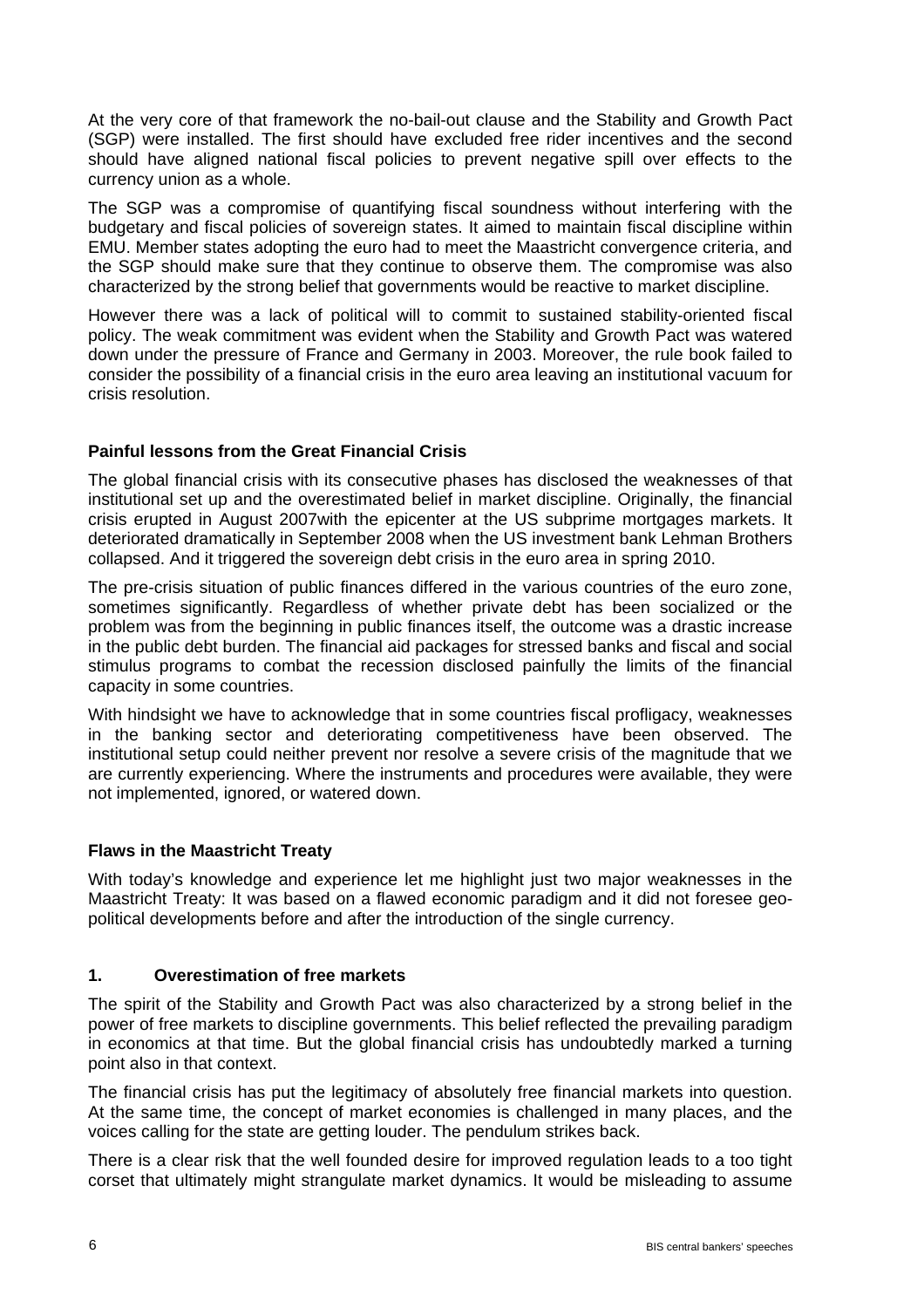that partial market or regulatory failure in the past means that the government would always provide superior solutions by governments.

Excessive faith in the state as well as a sprawling public sector lead in the long run into servitude, as argued by the Austrian economist Friedrich August von Hayek and proved by the communist movements of the previous century. Only in the market economy, freedom and wealth come together. However, also those err who rely alone on the self-regulation of markets.

The challenge is to find the right balance between market and state, to define reasonable rules set by the state to generate the greatest possible freedom for sustained prosperity to the benefit of the society.

In less general terms it is worth recalling how financial markets have been assessing the creditworthiness of sovereigns within the euro area. Countries with weaker positions which introduced the Euro could refinance themselves roughly at the same cost as the most solvent states. Spreads, if existing, were very narrow, even between Greece and Germany. Financial markets were irrationally optimistic.

Today, markets seem to be irrationally pessimistic. Even wealthy states with sound economic fundamentals are in trouble to refinance themselves at reasonable conditions. Recently, for instance, Italian sovereign funding costs were driven above 5 percent. The UK by contrast funds itself at 1.6 per cent – although Italy and the UK are two countries of roughly the same size, wealth and income. While the Italian public debt with some 119 percent of GDP is larger than that of the UK (80 percent of GDP), the Italian private sector has much stronger balance sheets than the UK private sector. This means that the Italian government has stronger private wealth for potential future taxation than the UK. Moreover, the consolidation plans of the Italian government are far more ambitious that the British ones.

Some argue that growth prospects for the UK are more promising as its central bank could depreciate its own currency by a very lax monetary policy. By doing so, future growth and tax revenues would be boosted. The problem is, however, that the UK economy heavily relies on a huge non-exporting service sector (while in Italy manufacturing plays a bigger role), which does not profit from a weaker currency. Indeed, exports in the UK have failed to recover in spite of the great sterling depreciation. By contrast, since the end of 2007, the British GDP has contracted cumulatively by 3.4 per cent. Moreover, depreciation comes at huge costs: The weaker sterling has made the UK's people poorer in real terms through higher inflation. In 2007, the average UK citizen was 30 percent richer than the average Italian; now they are just 5 percent richer.<sup>4</sup>

## **2. Geopolitical changes**

The Maastricht Treaty was signed on 7 February 1992 by the members of the European Community by the six original members of the community – Belgium, France, Italy, Luxembourg, the Netherlands, and West Germany – and those six countries who had joined the EC later, namely Denmark, Ireland, the UK, Greece, Portugal and Spain.

Amid the various enlargement steps of the EU and the euro area several problems have emerged, some of which are interrelated.

First, economically, the situation of those countries that joined the EU later differed sometimes greatly from the original core. That holds particularly true for those countries that entered the EU after the breakdown of the Berlin Wall and the communist bloc. Laggard countries while catching up in their productivities in traded goods' sectors tend to suffer from

 $\overline{a}$ 

See Nielsen, Erik (2011), Italy's debt a better bet than "triple A" UK, Financial Times, Oct 10th 2011.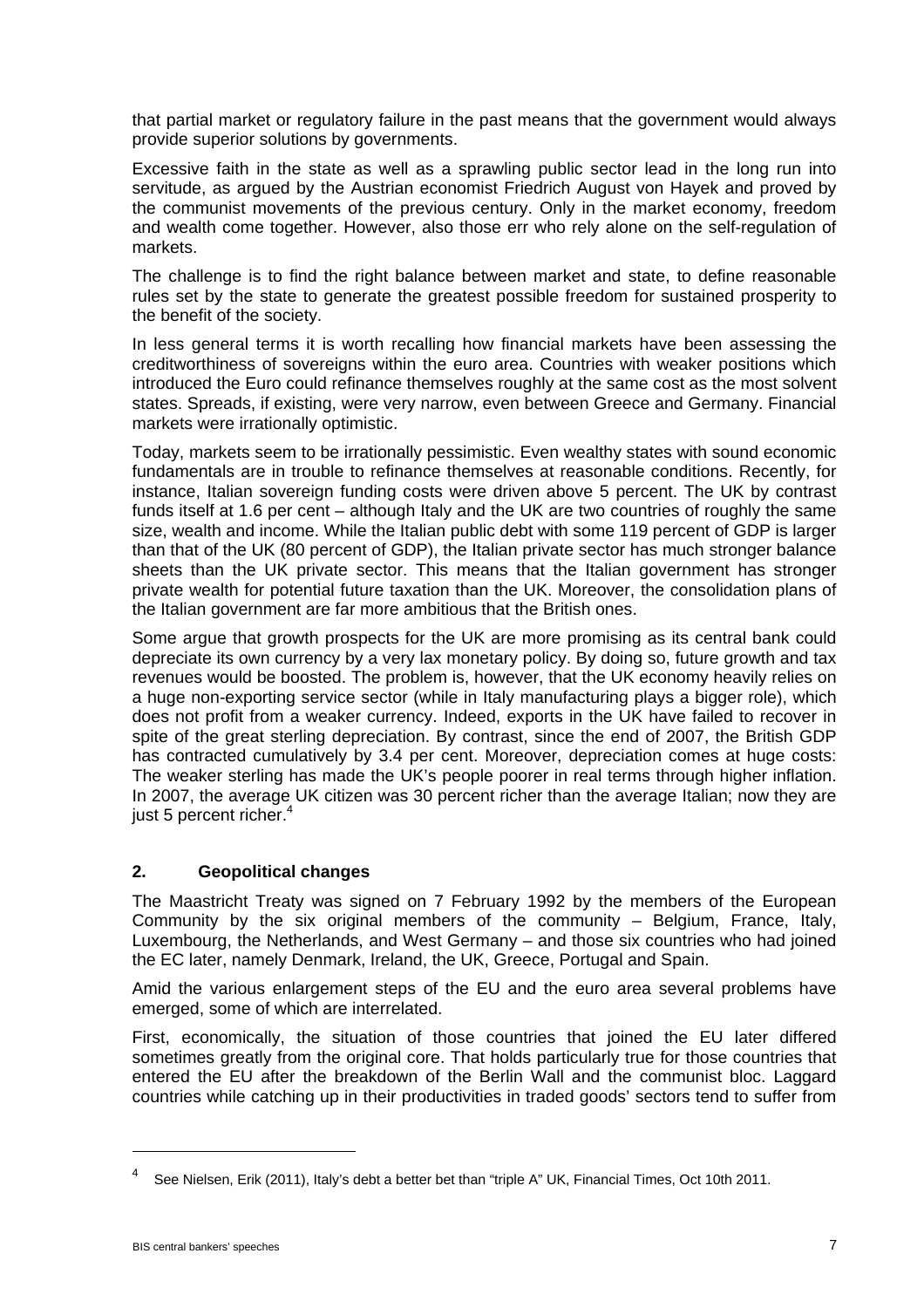higher inflation rates because within the service sector productivity growth rates are restricted but wages still catch up (Balassa–Samuelson hypothesis)<sup>5</sup>. This, of course, poses a potential threat to a currency union with the aim of a stable price level.

Second, an institutional problem is the indirect result of these developments. The intellectual architects of the euro area assumed the member states of the currency area were basically the same who constituted the European Union. Only one institution on the union level – the Commission – would then have been necessary to represent the EU and to be in charge of the currency area's rule book. Today, the EU comprises 27 countries, the euro area only 17. However, with the exception of the field of monetary policy the euro area still lacks a true institution on its own with competencies on the community level.

# **A lot has been achieved – responses within the existing Treaty**

The sovereign debt crisis has revealed that the euro area suffered from serious weaknesses in the fields of financial, fiscal and economic governance on the preventive side and had lacked a crisis resolution mechanism.

But the current crisis has also been recognized as an opportunity to repair the institutional shortcomings of the "currency without a state". Europe has always made its greatest steps forward in times of crisis mirroring the words of Jean Monnet: "*People may accept change when they are faced with necessity, and only recognize necessity when a crisis is upon them."*

And indeed, Europe has already undertaken major steps to tackle the identified weaknesses within the existing Treaty.

- 1. In the absence of a nominal exchange rate the alignment of national fiscal policies and the prevention of imbalances via rules is a necessary condition to support the credibility of the single currency. The recent agreement reached by the European Parliament and the Council on the "Six Pack" is a step in the right direction. The Stability and Growth Pact has been strengthened; imbalances and competitiveness will be monitored at an earlier stage.
- 2. Since the beginning of this year, the European Systemic Risk Board and the European Supervisory Authorities are operationally. These truly European bodies are responsible for providing the incentives to avoid excessive risk taking in the financial industry and to promote a level playing field in support of beneficial financial integration within the euro area.
- 3. A crisis mechanism has been set up and is still being improved. Countries with stressed liquidity positions which are subject to market attacks receive financial aid from the Luxembourg based European Financial Stability Facility (EFSF). This support should allow them to return to a sustainable level of debt and regain competiveness as soon as possible.
- 4. In order to eliminate any doubts on the sufficient fire power of the EFSF, governments of the euro area Member States plan to provide appropriate leveraging of the fund. The EFSF will operationally be allowed to intervene in the primary and secondary markets as soon as possible to tackle fundamentally unfounded distortions in the sovereign bonds markets. These distortions hamper the smooth functioning of the single monetary policy stance.

<sup>5</sup> Samuelson, P. A. (1994), Facets of Balassa-Samuelson Thirty Years Later, Review of International Economics 2 (3): 201–226.